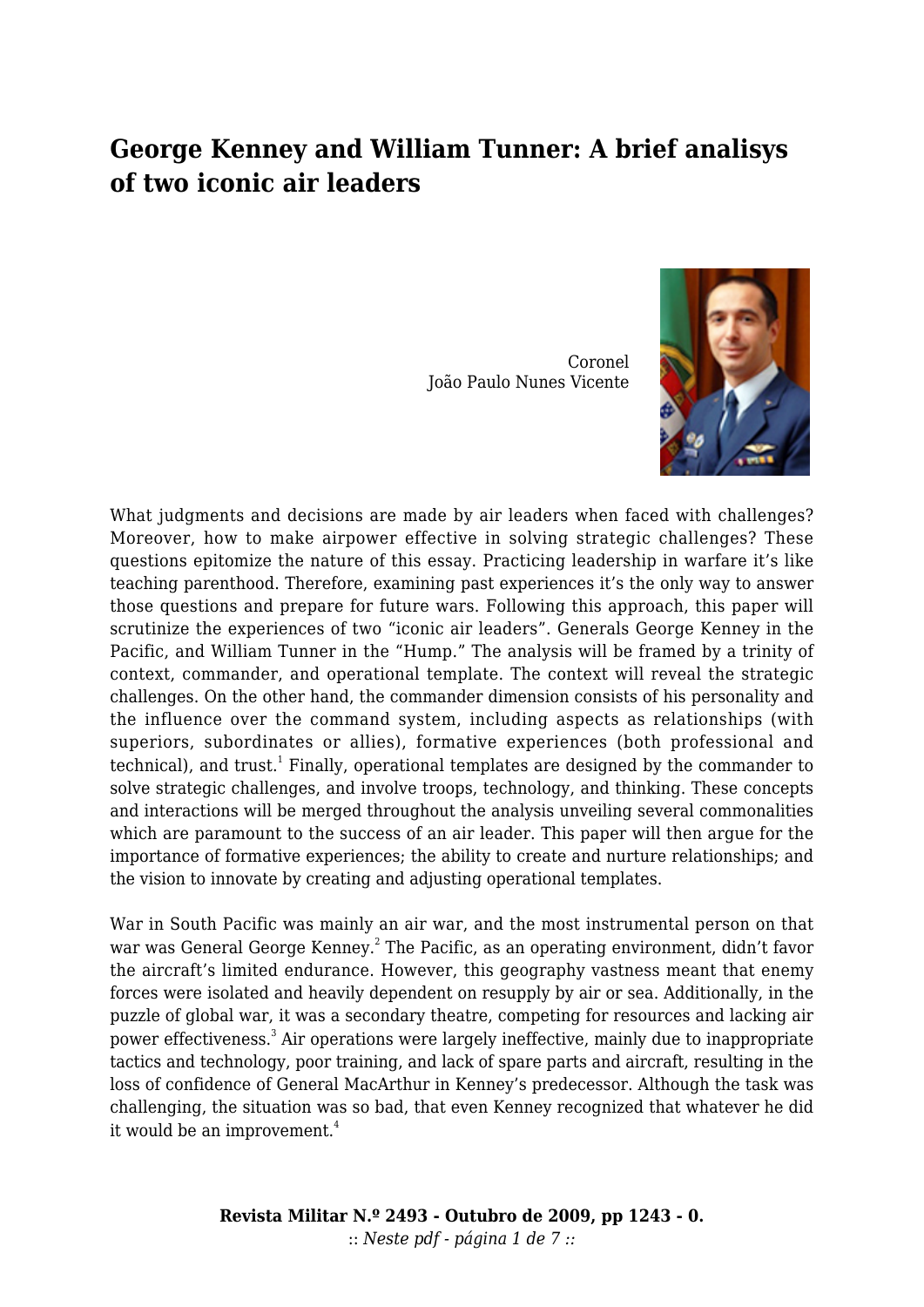Within this context, Kenney was confronted with several challenges. At the strategic level preventing Japan from isolating Australia. At the operational level the requirement to improve command relationships was his first priority. In order to be successful at the strategic level, Kenney had to gain MacArthur's trust and support by improving the effectiveness of airpower. Kenney's personality, positive outlook, and professional knowledge rapidly established chemistry with MacArthur. Kenney was able to overcome the skepticism of ground soldiers about air power and also circumvent MacArthur's tight staff in order to convey information directly to his theater commander.<sup>5</sup> However, keeping this bond meant achieving results.

When he assumed the command in the Pacific in 1942, Kenney had the advantage of experience and knowledge by his side. Kenney's formative experiences, such as the knowledge about combat operations, doctrine and tactics, aircraft development, and staff experience, were instrumental to the development of a successful operational template. He had experiences in engineering at the Massachusetts Institute of Technology; combat experience in World War I; a variety of staff tours; knowledge of aircraft development and modifications; and a wide variety of professional military education. For instance, combat operations in World War I instilled in Kenney the value of training, control of the air, leadership and morale.<sup>6</sup> Although Kenney had, during his career, limited experiences as a commander of an operational aircraft squadron, they provided valuable leadership experiences. He applied these valuable lessons throughout his command. For example, he accepted the risks of decreased measures of performance to increase the effectiveness of combat operations. Although there was fierce opposition about diverging resources from combat operations, he directed additional training for bombing units, and established training bases in Australia and New Guinea.<sup>7</sup> Training would preserve resources, improve moral, and lead to combat effectiveness. Additionally, his doctrinal approach to airpower resulted from reality instead of rhetoric, making him an advocate of achieving air superiority as a prerequisite for other operations. He saw that the predominant operational template, the strategic bombing, could not be effective in the Pacific's operating environment.<sup>8</sup> The high altitude bombing of naval targets lacked the technological advances of accuracy and endurance, rendering it ineffective. Finally, he realized the importance of connecting and motivating the troops, by spending time in the field and awarding decorations.

Kenney envisioned, implemented, and adjusted an operational template which would solve the strategic challenge. His blueprint for action, informed by his formative experiences and theatre context, relied first on achieving control of the air, attacking Japanese aircraft in the air and on the ground. $^{\textrm{o}}$  Then, airpower would isolate the battle area by interdicting the supply routes, followed by bombing enemy positions, airlifting troops and providing supporting fires for the invasion.<sup>10</sup> Finally, building airstrips provided an "island-hopping" capability to advance operations. However, due to the theatre remote locations, the resources scarcity, and the technology limitations, several innovations and adjustments were required to improve the operational template combat effectiveness.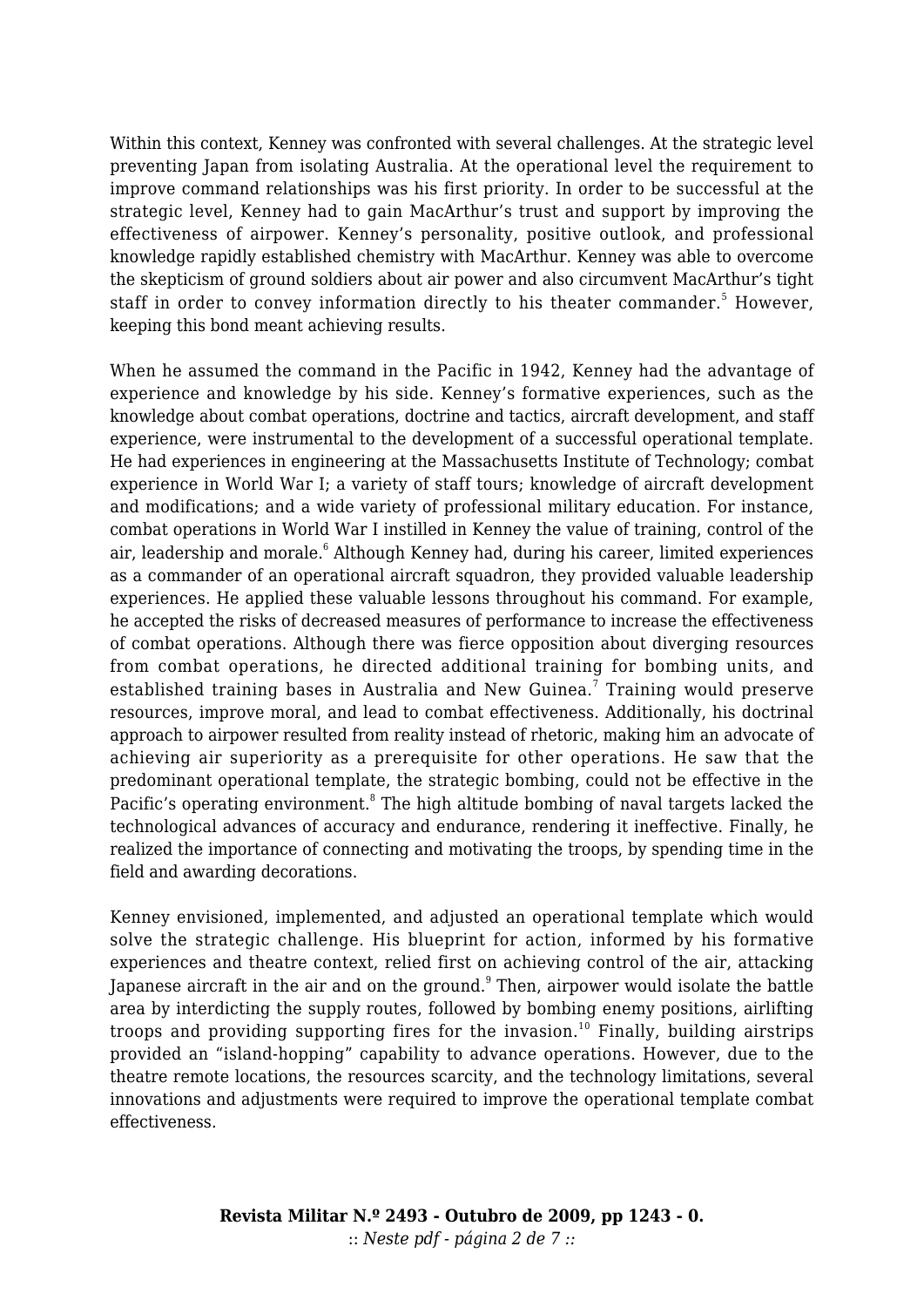Kenney fostered a creative thinking atmosphere, allowing innovation to flourish, introducing tactical, technological, and organizational changes.<sup>11</sup> For example, due to the scattered location of resources and communication problems, Kenney established air task forces, bringing together several units to a single location, facilitating mission planning. By introducing drop tanks it made possible to increase the endurance and range of platforms. The adjustment in tactics to low altitude bombing with changes to aircraft's forward firing power and fuse settings proved to be determinant.<sup>12</sup> Besides tactical and technological adaptations, organizational changes were also introduced. Since Kenney wanted to stay close to MacArthur, he created a forward combat headquarter and delegated command authority to facilitate the control of combat operations and increase its flexibility.<sup>13</sup> Furthermore, he improved unity of command by reducing the power of the Allied Headquarters, also pleasing MacArthur by separating Australian and American units.<sup>14</sup> On the maintenance side, Kenney improved efficiency by moving the supply depots closer to the frontline, developed rear echelon maintenance, and recognizing the mechanics as part of the team.<sup>15</sup> Encouraging and rewarding innovative methods of combat and repair, which could increase the number of missions flown, proved to be a decisive leadership tool. $16$ 

Despite considering Kenney's relationships a hallmark to his success, there were some shortcomings. His relationship with Navy officers hindered joint planning. This animosity can be attributed to the inter-service rivalry and the lack of exposure to naval theory.<sup>17</sup> Furthermore, Kenney's loyalty to his subordinates and to the theatre commander was always greater than towards his Chief of Staff, General Arnold. His constant quest for better pilots, machines, and staff officers, although understandable, revealed a narrow vision about war. $18$ 

Finally, although Kenney's judgments and decisions were highly effective, they cannot be attributed exclusively to his genius as a commander. The fact that the enemy failed to adapt and the intelligence gathered by decoding of Japanese communications provided additional leverage to Kenney's operational template.<sup>19</sup> Nonetheless, the impact of George Kenney in making airpower effective in Southwest Pacific made him an iconic air leader.

Using the same analysis framework, similar characteristics can be attributed to the leadership of General William Tunner in "Hump" campaign. The "Hump" operating environment challenged aircraft and aircrews performance, due to weather and altitude conditions. The phrase, "It was a place to which you exiled officers you wanted to get rid of," captures its essence.<sup>20</sup> Additionally, it was a tertiary theatre, making it even more challenging to obtain resources. The strategic challenge at hand was keeping a pathway open to China, tying down the Japanese in this theatre in order to facilitate future plans for the invasion of Japan. A future attack to Japan would come from air bases in China. Moreover, about two million Japanese troops were on mainland China. That was 2 million less Japanese forces that didn't fight US troops elsewhere in the Pacific.<sup>21</sup> This would require an increasing thru put, or the tonnage delivered. However, Tunner was also required to decrease the accident rate while increasing morale.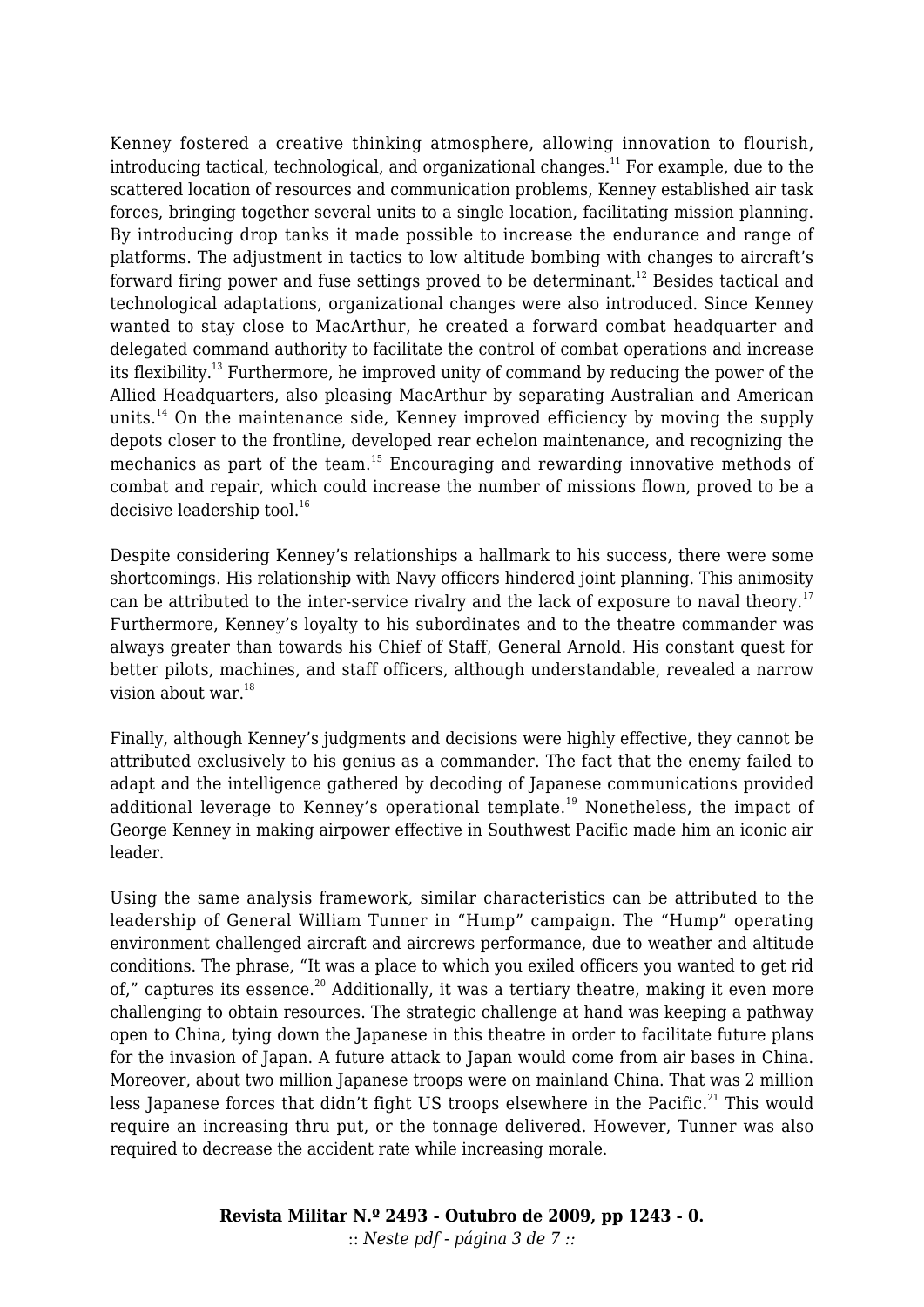Tunner encountered several problems. First and foremost, the alarming accident rate was proving that a tactical mistake can have strategic effects. For every thousand hours flown there were two accidents. For every thousand tons flown into China, three Americans died. This tactical problem was also causing strategic effects which were exerting political pressure in Washington.<sup>22</sup> The shortage of aircrews, operational fatigue, austere living conditions, maintenance below standards, and long deployments were also contributing to a low morale and discipline. Moreover, the lack of unity of command and effort prevented an effective coordination throughout the commander's area of responsibility.<sup>23</sup> Finally, technology, the airplane itself was not dependable.<sup>24</sup> Therefore, making the operation as effective as possible at the tactical level would solve the strategic challenge.

Tunner's personality as a manager highlighted his leadership capabilities. He recognized that his success was due to the quality of his staff members, his "board of directors," advocating for a great leeway in their selection.<sup>25</sup> He recruited, from inside and outside of the military, several experts and matched the right person to the right job, in areas of maintenance, flying, and supply. This was only possible with the "full backing and support" of his commander.<sup>26</sup> This shows, again, the importance of nurturing relationships and networking in order to get the mission done.

His operation template had to be centered on the "man-machine" interface. Tunner addressed both dimensions to solve the strategic challenge. While doing this he would establish the thinking portion, which would inform future airlift operations. Developing doctrine for airlift in the midst of the strategic bombing era was not considered a priority. Moreover, the perception was that this task was simple. That was not the case, and Tunner was one of the few officers that had developed an expertise in airlift operations.<sup>27</sup>

His scientific approach, grounded in statistic methods, was aimed to maximize the tonnage per sorties while achieving maximum sorties per aircraft. Standardization encapsulated his operational template. He developed standard procedures for flying operations, maintenance, communications, and supply. Several programs were implemented. Orientation and training programs for aircrews allowed them to gain experience while reducing the risk for operation. Very active flight safety programs were also in place. With them, additional flight rules and procedures were implemented (flight plans, communications, corridors etc). In order to improve the transport capacity, one of the measurements of success, he implemented a production line maintenance concept where specialization improved effectiveness and efficiency of maintenance.<sup>28</sup> As a consequence, higher availability and quality of aircraft was originated, thus decreasing the mishap rate. The introduction of the C-54 in the theatre also contributed for a reduction of the mishap rate and the increase of the tonnage. $^{29}$ 

On the other hand, his command style focused on improving the living conditions and the morale of his troops. Some of his measures included a fair and dependable personnel rotation system, the investment in morale and welfare facilities, or improving the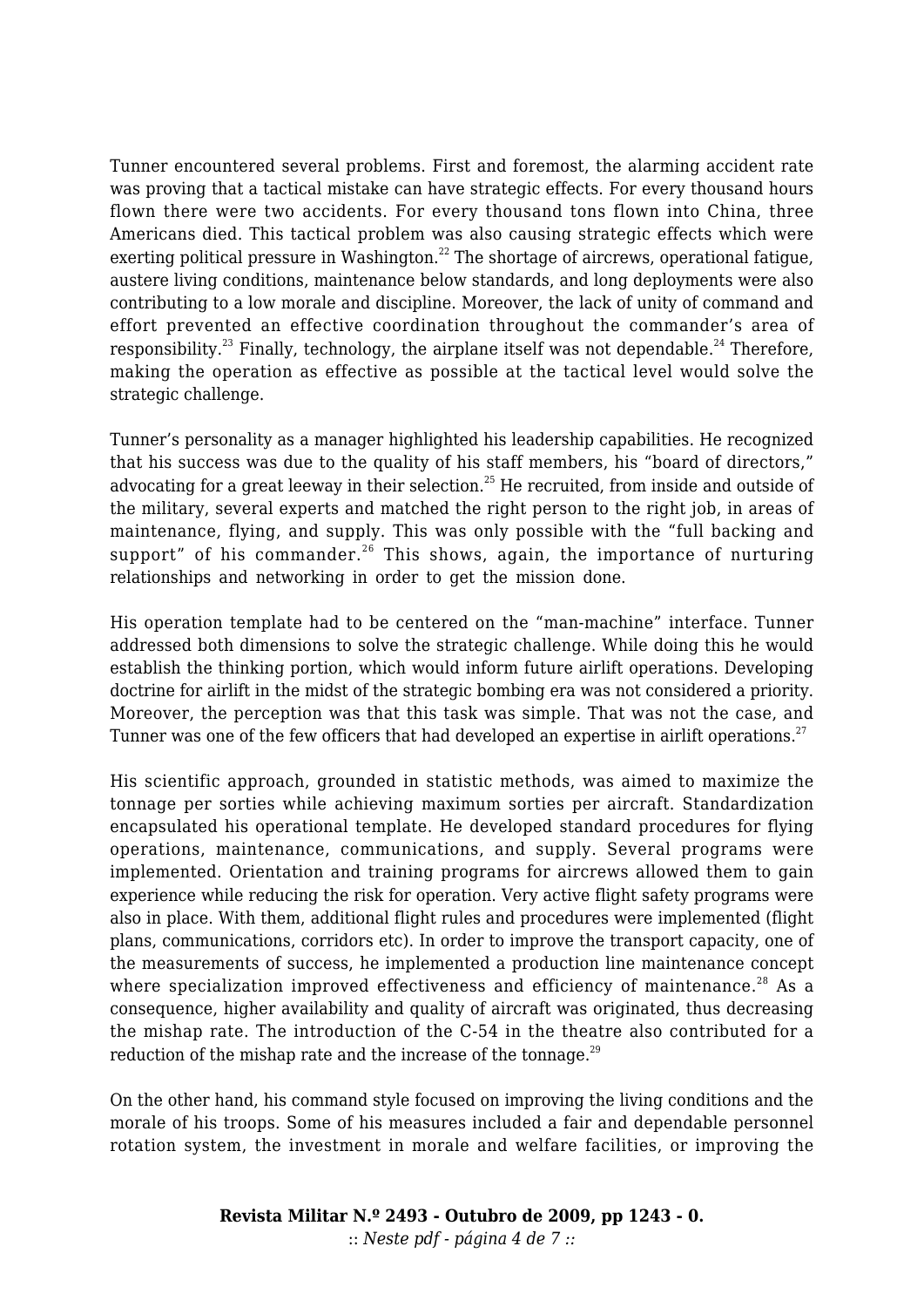sanitization facilities. These methods, along with the reinforcement of military discipline, set a new command attitude that showed Tunner's concern for the safety and well being of his troops. Hence, that they were all important to improve the mission effectiveness.

Tunner's desire to innovate and improve airlift proved that leadership and a sound operational template can maximize the effectiveness of airpower. The epitome of this concept was observed in 1 August 1945, the Army Air Forces Day, one year after Tunner assumed command. In that day, his Division flew 1,118 round trips over the "Hump" with a payload of 5,327 tons, averaging two trips per available plane, and delivering in China four tons of cargo every minute.<sup>30</sup> During that day, one aircraft crossed the "Hump" every 72 seconds, and one C-54 flew three round-trips totaling 22 hours and 15 minutes of flying time.<sup>31</sup> Mission accomplished...with zero accidents!

As a conclusion, both case studies validate the thesis, revealing the essential traits of iconic air leaders, which are crucial to the effectiveness of the airpower template in solving strategic challenges. By exposing the contexts, commander's personality, and operational templates, this analysis has shown the importance of formative experiences, relationships, and innovative operational templates. Both commanders, confronted with different contexts and challenges, made judgments and decisions which demonstrated the importance of taking care of people as the key to airpower!

## **Bibliography**

Biddle, Tami Davis. *Rhetoric and Reality in Air Warfare*. Princeton, NJ: Princeton University Press, 2002.

Griffith, Thomas, E. Jr. *MacArthur's Airman*. Lawrence, KS: University of Kansas Press, 1998.

Tunner, William H. *Over the Hump*. New York, NY: Duell, Sloan, and Pearce, 1964.

Van Creveld, Martin. *Command in War.* Cambridge, MA: Harvard University Press, 1985.

Mestre em Estudos da Paz e da Guerra nas Novas Relações Internacionais, Universidade Autónoma de Lisboa. *Master in Military Operational Art and Science,* US Air University. Doutorando em Relações Internacionais, Universidade Nova de Lisboa. Desempenha actualmente as funções de docente no Instituto de Estudos Superiores Militares.

 <sup>1</sup> According with Van Creveld, a command system includes organizations, procedures, and technical means. Van Creveld, *Command in War*, 10.

 <sup>2</sup> Griffith, *MacArthur's Airman*, 247.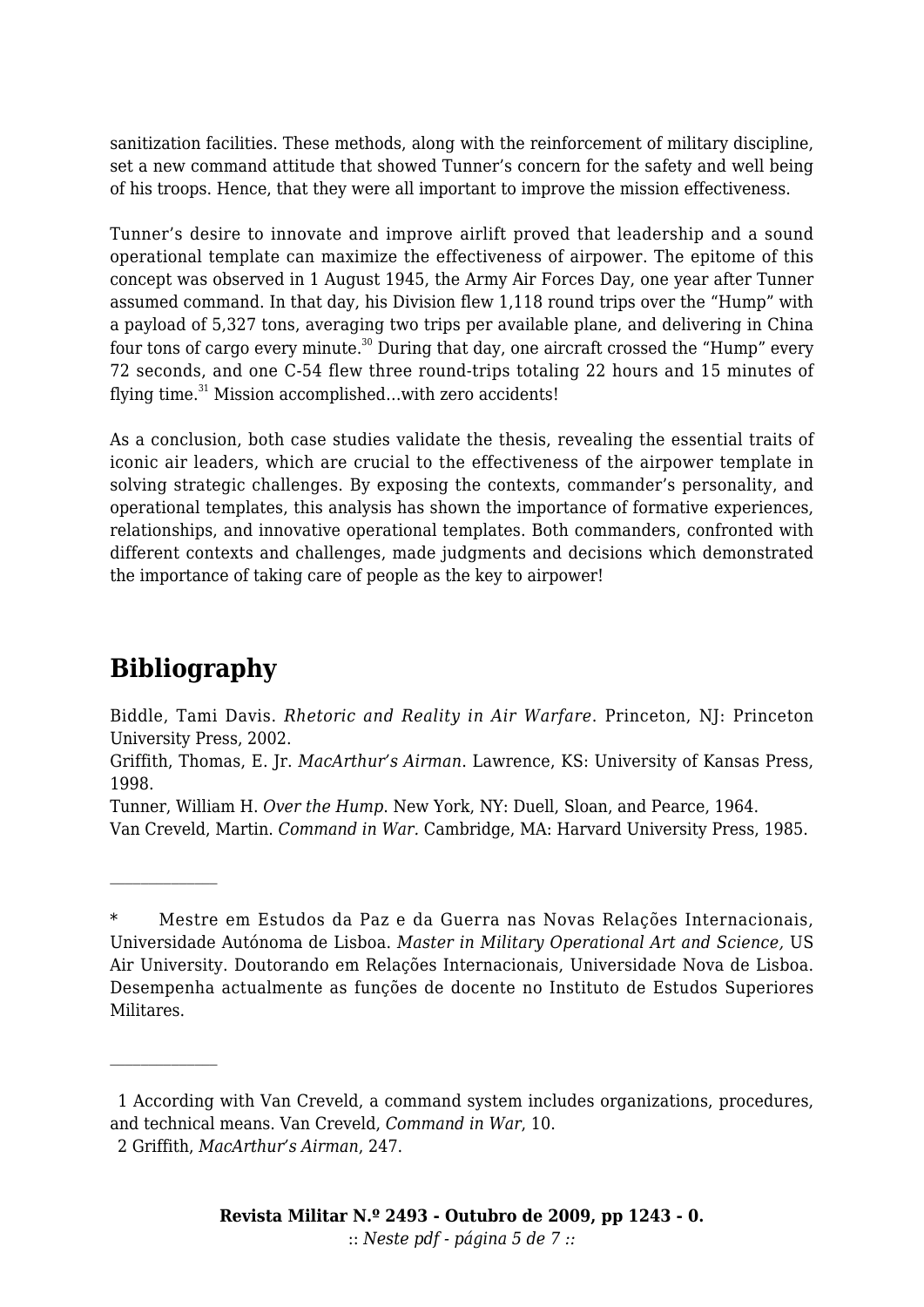3 Ibid., 47. 4 Ibid., 61. 5 Ibid., 232. 6 Ibid., 16. 7 Ibid., 15.

 8 The main operational template at the time was the strategic bombing theory which downplayed the requirement to achieve the control of the air. Several ideas drove this kind of thinking. The leading ones were the belief about the overwhelming power of the bombers and that modern societies, which were complex and interdependent, would be vulnerable to the air bombardment. Biddle, *Rhetoric and Reality in Air Warfare*, 289. Ultimately, strategic bombardment would become the sole justification for service autonomy.

 9 The option to attack Japanese factories was not available due to the limited range of the aircraft.

10 Close Air Support mission, although with reduced effectiveness, would improve the relationships with the ground troops.

11 Griffith, *MacArthur's Airman*, 100.

12 For example, installing .50 caliber guns to B-25 nose, or modifying armament fuses in order to better destroy aircraft shelters. Ibid., 99.

13 General Whitehead served as the commander in the forward area. Ibid., 63-64.

14 MacArthur was upset by American forces being under the command of another nation. Ibid., 237.

15 Ibid., 245.

16 Although the number of mission capable aircraft grew gradually, the number of missions flown jumped from 1.000 in September to 4.000 in December of 1942. Ibid., 98. 17 Ibid., 242-243.

18 Different agendas and objectives motivated fierce disagreements. Arnold's responsibility determined the allocation of resources to Kenney's theatre. The political priorities established the European theatre as the main recipient of resources. Ibid., 243-244.

19 Japanese failed to increase aircraft production, maintenance, and logistics. Also they didn't adapt to the low level attacks. The reduced ship self-defense and the relatively few antiaircraft defenses near airfields made the low level attacks very effective. Ibid., 246. 20 Ibid., 51.

21 A Tunner, *Over the Hump*, 8, 58.

22 Ibid., 55, 63.

23 Ibid., 321.

24 As a result of an inadequate testing program, the C-46 had several engine problems which would cause numerous accidents. Ibid., 62.

25 Ibid., 327.

26 Ibid., 62.

27 His experience in the Ferrying Division gave him the background to tackle with this problem.

28 Ibid., 94.

29 Ibid., 121.

30 Ibid., 133.

:: *Neste pdf - página 6 de 7 ::*